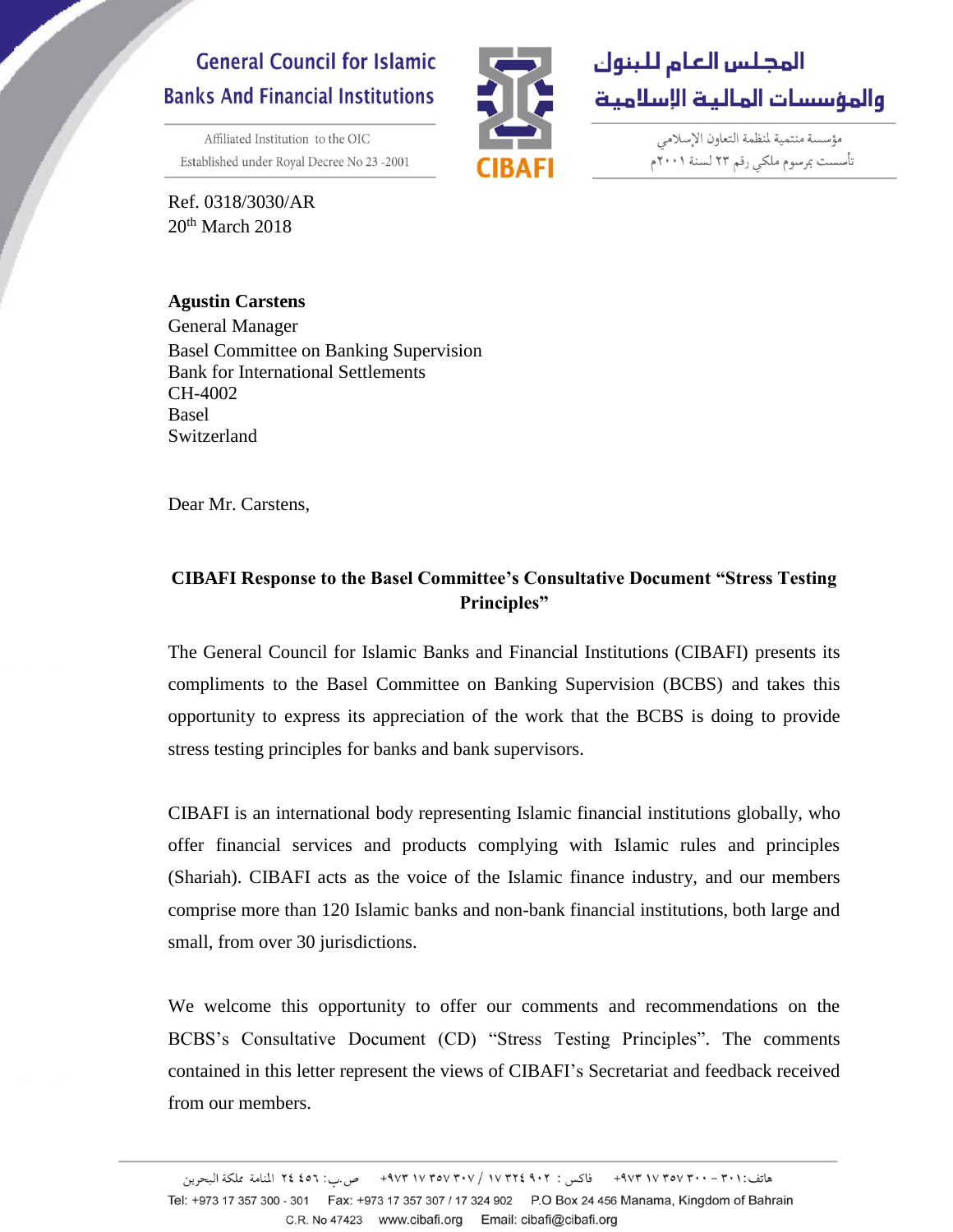**Firstly**, the Principles have been "formulated with a view towards application to large, internationally active banks… in Basel Committee member jurisdictions" but are intended to be used on a proportionate basis by smaller banks and their supervisors in all jurisdictions. Some CIBAFI members would like to see the BCBS provide more clarification on the the regulators role in such application and the application of the principles by smaller banks to assist less sophisticated supervisory authorities and smaller banks in their implementation.

**Secondly**, in addition to stating the high-level principles, the BCBS is planning to publish descriptions of stress testing practices. CIBAFI members welcome this, and believe that it will be particularly helpful to smaller banks and less sophisticated supervisory authorities. The Committee may take into consideration in its further publications not only the application to smaller banks in non-member jurisdictions (referred to above), but also (i) different stress testing methodologies and scenarios to be adopted for each of the risk silos; (ii) guidance on the choice of macroeconomic parameters in scenario-setting, and (iii) guidance on an appropriate frequency for testing and review in particular contexts.

**Thirdly**, there are some risks that are specific to Islamic banks, for example Shariah noncompliance risk, and others which impact Islamic banks much more than their conventional counterparts, for example inventory risk. It is particularly important to our members to have guidance on how to treat such risks. The Islamic Financial Services Board (IFSB) has done very helpful work in this area, notably in its Guiding Principles for Stress Testing (IFSB-13) in 2012 and the supporting Technical Note (TN-2) in 2016. It is hoped that the BCBS will continue to work with the IFSB as it produces further material, noting in particular that many of our members still need to address these risks within a conventional banking framework.

**Fourthly**, one area which the Principles could usefully treat in more detail is how regulatory stress testing should be approached for banks located across multiple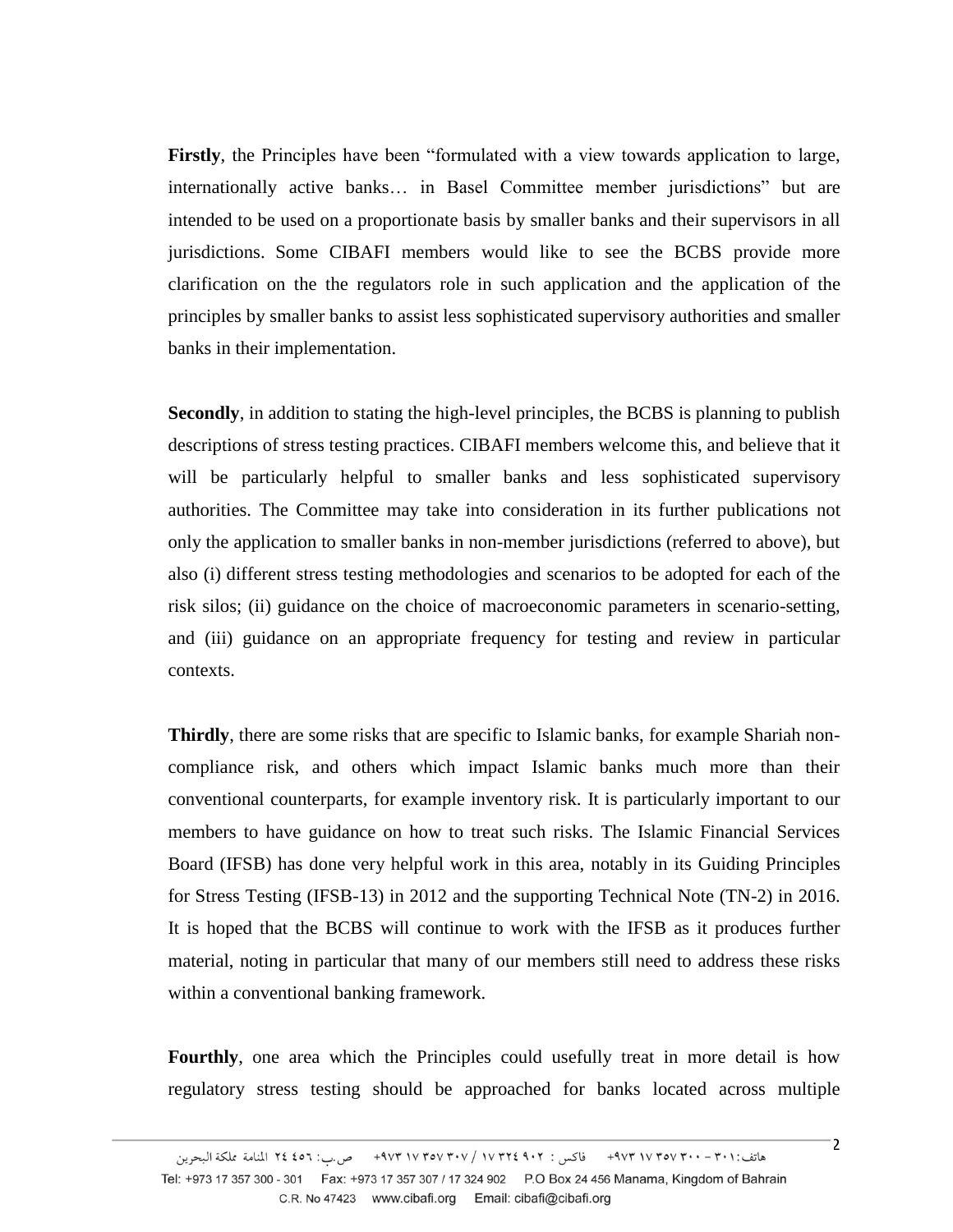jurisdictions, or dealing with counterparties located across such jurisdictions. Members are concerned both about the consistent setting of scenarios and macroeconomic assumptions in such situations, and to avoid performing multiple stress tests based on different regulatory assumptions. The guidance on the setting of macroeconomic assumptions requested above would be helpful in this context, but would not necessarily address the issue of liaison between supervisors, which we see as important to this process.

**Fifthly**, some CIBAFI members believe that the Committee's future publications should provide generic fully-worked examples of a stress testing exercise for a hypothetical bank or banks, which would help in standardizing the disparate stress testing methodologies being practiced all over the world. We believe that smaller banks particularly will benefit from these examples as they try to come up the curve in terms of identifying applicable risks, defining associated controls and selecting and developing stress testing scenarios.

**Sixthly**, the CD provides some information about the disclosure of results and finding of stress tests, whether by banks or authorities (in principle 9, p. 14). However, CIBAFI members believe that the Committee should provide more detail by specifying the format of disclosure requirements relating to stress testing as a part of the Pillar 3 disclosures (which at present tend in this area to be couched in qualitative terms). Additionally, some CIBAFI members have suggested that the Committee should consider the impact that disclosures could have on clients/counterparties' interests and give guidance to supervisors on not unilaterally disclosing information that would not otherwise be required to be disclosed.

**Finally**, the Committee has published its ["range of practices"](https://www.bis.org/bcbs/publ/d427.pdf) report, which describes and compares supervisory and bank stress testing practices and highlights areas of evolution. CIBAFI members have suggested that the Committee should include the testing of Islamic banks in its future reports with the stress test methodologies and results of the Islamic Banking sector separately. Moreover, some CIBAFI members highlight that IFIs have specific risks, different ranges of stress testing scenarios and severities which raise particular concerns and challenges in using these principles. The BCBS may